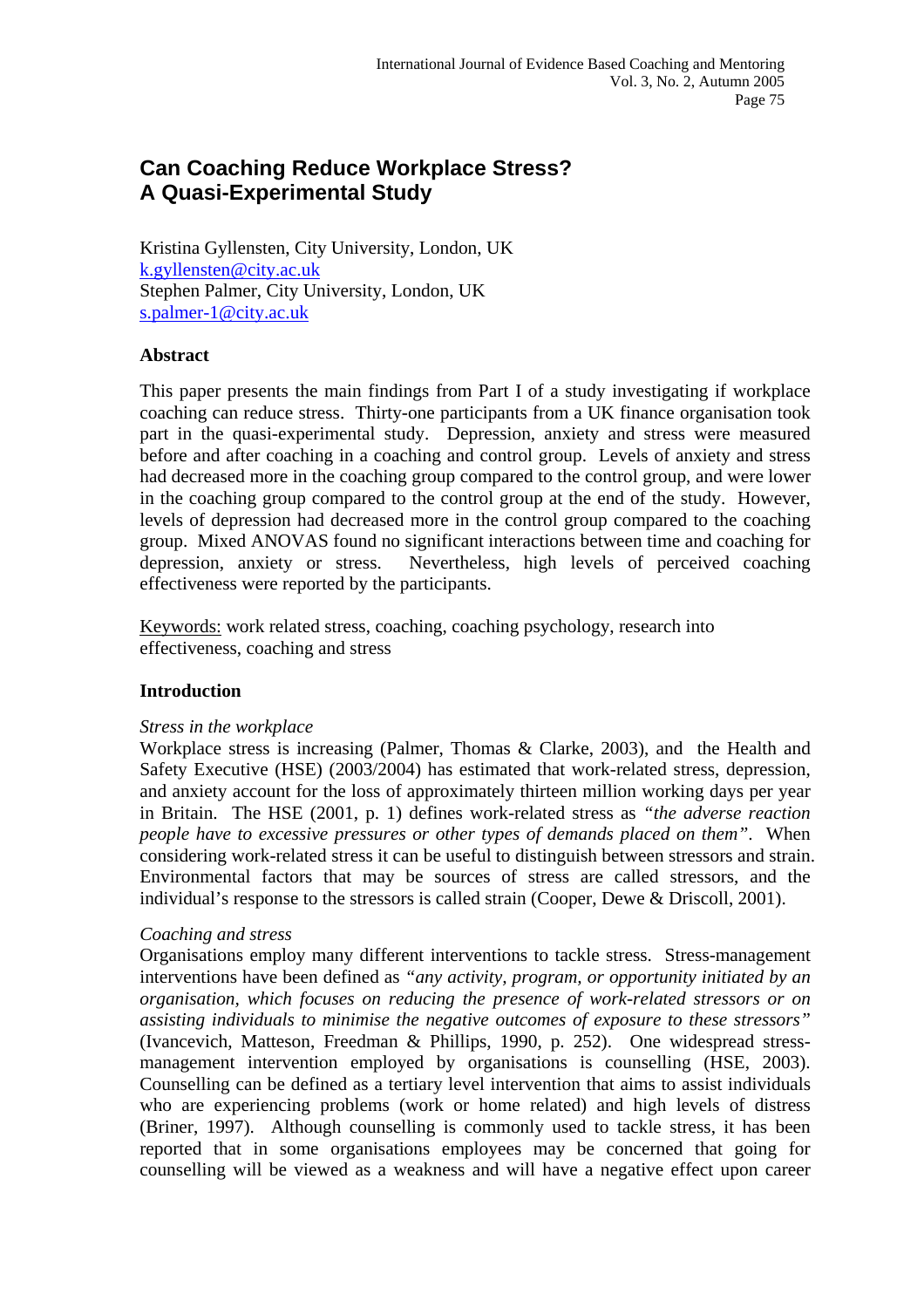progress (Carroll, 1996). A qualitative study of finance organisations' perceptions of stress found that some organisations have negative views of counselling and consequently do not use it to tackle stress (Gyllensten, Palmer & Farrants, 2005). The study also found that coaching could be a useful alternative to counselling when dealing with stress. Furthermore, Peltier (2001) states that coaching does not carry the same stigma as counselling in the corporate arena. Counselling is viewed as slow, ineffective and expensive, whereas coaching is viewed much more positively with competent and high performance individuals seeking it out.

Coaching is gaining increased attention (Kampa-Kokesch & Anderson, 2001), and the area of coaching psychology is becoming established in Britain (for further details see Whybrow & Palmer, 2003, 2004). According to Grant & Palmer (2002), *"coaching psychology is for enhancing wellbeing and performance in personal life and work domains with normal, non-clinical populations, underpinned by models of coaching grounded in established adults learning or psychological approaches" (*adapted Grant & Palmer, 2002). Organisations and individuals are using coaching to improve performance, achieve goals, and manage stress (Palmer, Tubbs & Whybrow, 2003). According to Hearn (2001) coaching can be useful in reducing stress by assisting to identify factors that are causing stress, develop effective strategies for change, and uncover lasting solutions. As well as tackling stress directly, coaching could reduce stress indirectly by helping an individual to reach their personal goals (e.g. improve performance, efficiency, or communication), and thereby decrease any stress caused by the perceived deficiency in the area targeted in coaching (Gyllensten & Palmer, in press).

Only a limited amount of research relating to coaching and stress has been published, nonetheless, a number of case studies have reported that coaching helped to reduce the clients' stress (Hearn, 2001; Richard, 1999). Ascentia (2005) reported a number of benefits of coaching in a case study involving a Regional Drug Strategy manager who attended coaching for a period of six months. After the coaching the manager felt more confident, energetic, productive, and less stressed (stress reduction was not a goal in the coaching) despite experiencing demanding periods of change. Interestingly, the stress levels in the manager's team had also been reduced and levels of sickness leave were low.

A qualitative study investigated the experiences and views of coaching in a sample of sixteen managers (Wales, 2003). A phenomenological approach was taken in the research and one of the main themes that emerged was stress management. At the beginning of coaching many managers reported that they were experiencing high stress levels, following coaching, however, the participants felt more relaxed and experienced more tolerance towards events and people. Coaching also helped the managers to gain an increased understanding of, and ability to deal with, job and personal pressures. The Executive Coaching Project (Compasspoint Nonprofit Services, 2003) investigated the effects of coaching in a group of participants ( $N = 24$ ) that were recently appointed Executive Directors. Both qualitative and quantitative approaches were used, and the study investigated the impact of coaching in several areas. Three survey items related to perceived levels of work stress and burnout but there were no significant changes, to any of these items, between the baseline-test and the final post-coaching test. The authors pointed out that work-related stress and burnout are complex processes affected by many different factors. Despite the lack of significant differences in the survey it was reported, in the qualitative interviews, that coaching in fact helped several of the participants to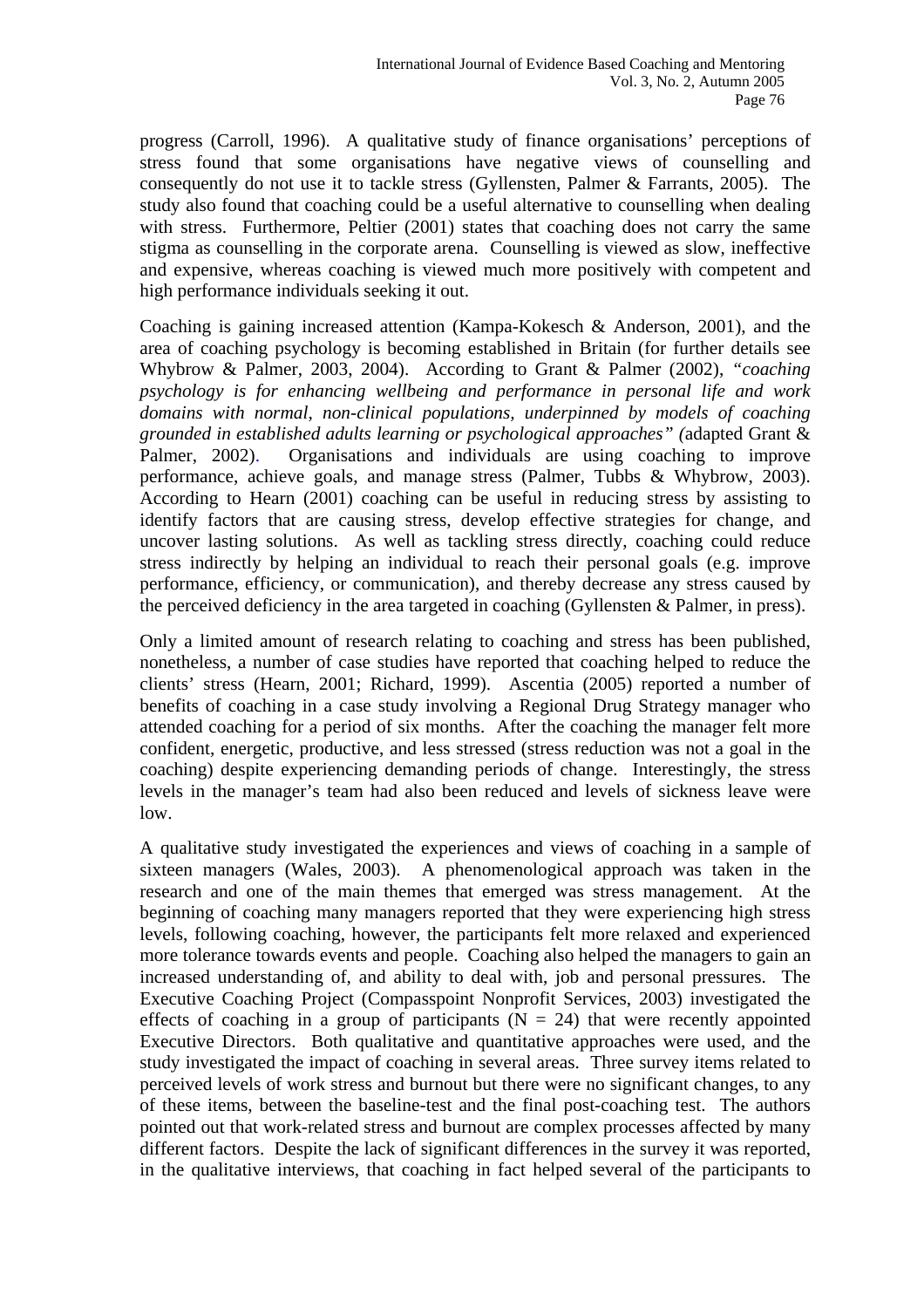reduce stress and burnout (Compasspoint Nonprofit Services, 2003). Thus, the qualitative and quantitative methodologies produced somewhat different findings regarding coaching and stress. Grant (2001) compared the effects of cognitive, behavioural, and cognitive behavioural coaching approaches in a sample of students. Test anxiety was found to be significantly reduced within all three coaching approaches. Nonstudy-related depression, anxiety, and stress were also investigated. The cognitive coaching was the only approach that significantly reduced nonstudy related depression and anxiety. None of the coaching approaches significantly reduced nonstudy-related stress. In addition, Grant (2003) investigated the impact of a life coaching programme. Twenty adult post-graduate students participated in the coaching programme that involved developing specific goals and attending ten group coaching sessions. Despite the fact that mental health was not specifically targeted in the programme it was found that levels of depression, anxiety and stress were significantly reduced in the post coaching test. In view of these results Grant (2003) suggests that future research should investigate the usefulness of life coaching in the enhancement of well-being.

# **The aim of the study**

It has been suggested that coaching could be useful in tacking workplace stress directly (Hearn 2001), and indirectly (Gyllensten & Palmer, in press). Case studies and a limited amount of research have found that coaching reduces workplace stress (Hearn, 2001; Richard, 1999; Wales, 2003) although some research has showed less positive results (Compasspoint Nonprofit Services, 2003). Furthermore, there is evidence that stress was reduced following coaching despite the fact that stress was not specifically targeted in the intervention (Grant, 2003; Ascentia, 2005). However, there is a lack of research on this topic and the aim of the current study was to investigate if workplace coaching reduces stress. The current study was conducted in three parts, with Part I using a quasiexperimental design ( $N = 31$ ), Part II using a correlational design ( $N = 103$ ), and Part III using a qualitative design  $(N = 9)$ . This article will present the main findings from Part I of the study.

The main objective of Part I of the study was to investigate if strain was reduced after workplace coaching compared to before coaching.

#### *Hypothesis*

The main hypothesis was that *workplace coaching will reduce stress*. More specifically it was predicted that:

- individuals in the coaching group will report significantly lower levels of strain after coaching compared to before coaching

- individuals in the coaching group will report significantly lower levels of strain after coaching compared to the individuals in the control group

# **Methods**

#### **Design**

The study was quasi-experimental and a non-equivalent groups pretest – posttest design was used (Baker, Pistrang & Elliot, 2002). A coaching group and a control group participated in the study and strain (depression, anxiety and stress) was measured before and after coaching.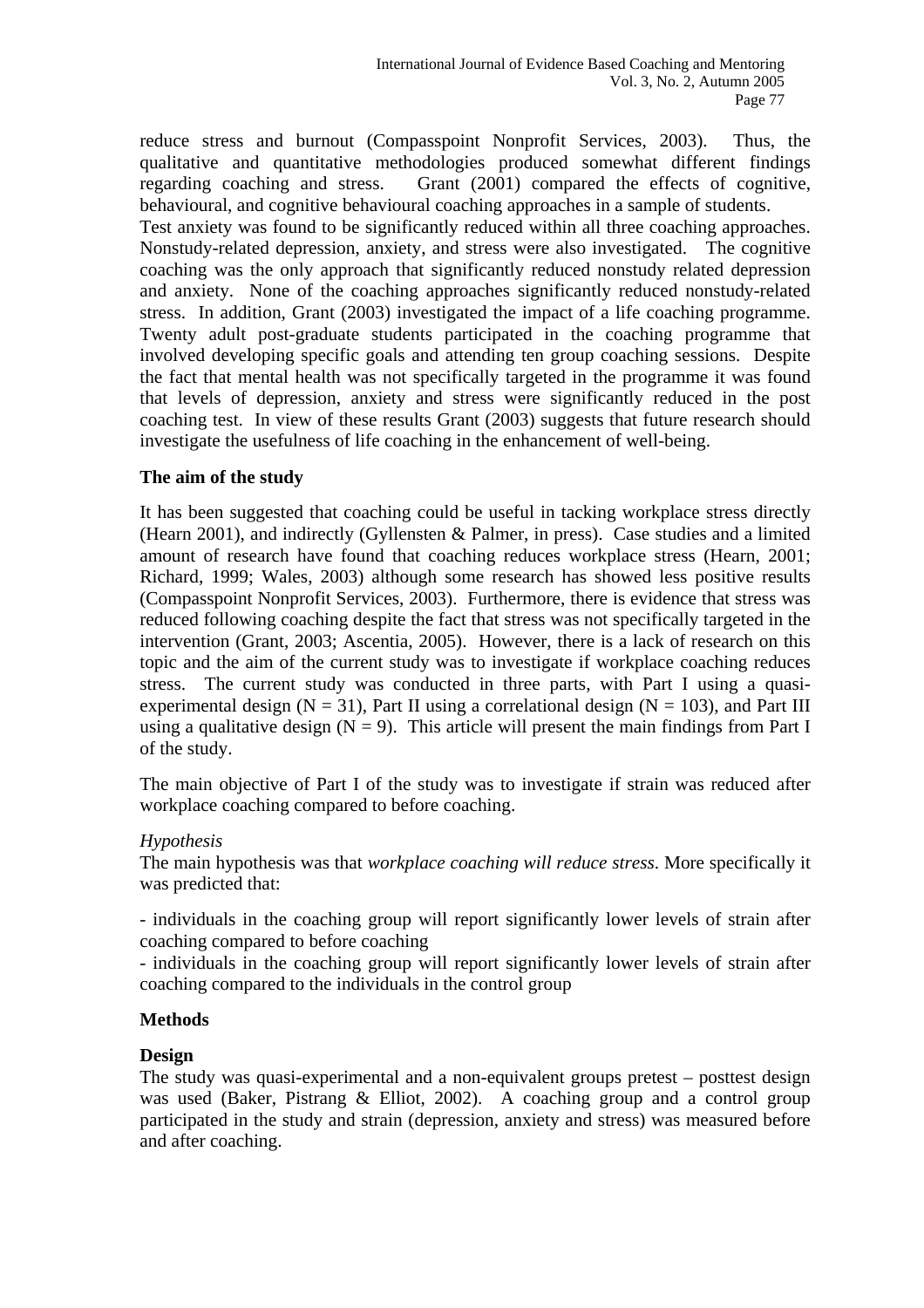Randomised controlled trials (RMC's) are often viewed as the highest standard in the evaluation of interventions within psychology, medicine and health care. However, the conditions of RMC's cannot always be achieved and may involve ethical problems (Clark-Carter & Marks, 2004). Quasi-experimental procedures in naturalistic settings are an alternative to RCT's and they are suitable when investigating whether interventions work in practice (Howard, Moras, Brill, Martinovich & Lutz, 1996). A quasiexperimental design was suitable for Part I of the study as it was not possible to randomise individuals into conditions or to have the level of control over the intervention needed in RCT's. More importantly, the current study aimed to investigate whether coaching produced beneficial results as it is practiced in actual workplace settings.

# **Participants**

# *Organisation*

A UK finance organisation with an excess of 3,500 employees participated in the study. A considerable proportion of the business conducted by the organisation was telephone based. Coaching was provided at one of their four sites and three internal coaches were employed. All employees at the site where coaching was provided had access to coaching but no stress management training or counselling were provided.

# *Individual Participants*

All individuals that booked an initial coaching session during the time period the study took place were asked by a coach if they would like to participate in the study. The participants in the control group had never received coaching and worked at the same site as the participants in the coaching group. Completion of the study involved completing the same questionnaire twice. In the first phase seventy questionnaires were administrated and forty-two were returned. In the second phase forty-two questionnaires were administrated and thirty-one were returned. Thus, thirty-one participants completed the study, sixteen in the coaching group and fifteen in the control group. Seventeen males and fifteen females took part, with a mean age of 32 years, and all participants worked full-time.

# **Procedure**

The data collection took place over an eight months time period. In the coaching group the questionnaires were completed before coaching and after coaching (thus the timing and number of coaching sessions differed between individuals). In the control group the participants completed the questionnaires at the start of the study and at the end of the study. The questionnaires were administered by the coaches and returned sealed in a collection box at the worksite or via post to the researchers.

#### **The Questionnaire**

The questionnaire used in the study included demographic variables, questions relating to number of coaching sessions and effectiveness of coaching, job satisfaction, stressors and strain. Job-satisfaction was measured with a single Likert-scale item; the same item has been used in the British Household Panel Survey (Oswald & Gardner, 2001). The HSE's Indicator tool was used to measured stressors. This tool has been found to be a reliable and valid risk assessment measure of workplace stressors in the UK (Cousins, Mackay, Clarke, Kelly, Kelly & McCaig, 2004). Strain was measured by the Depression, Anxiety, and Stress Scales-21 (DASS-21) (Lovibond & Lovibond, 1995). DASS-21 has been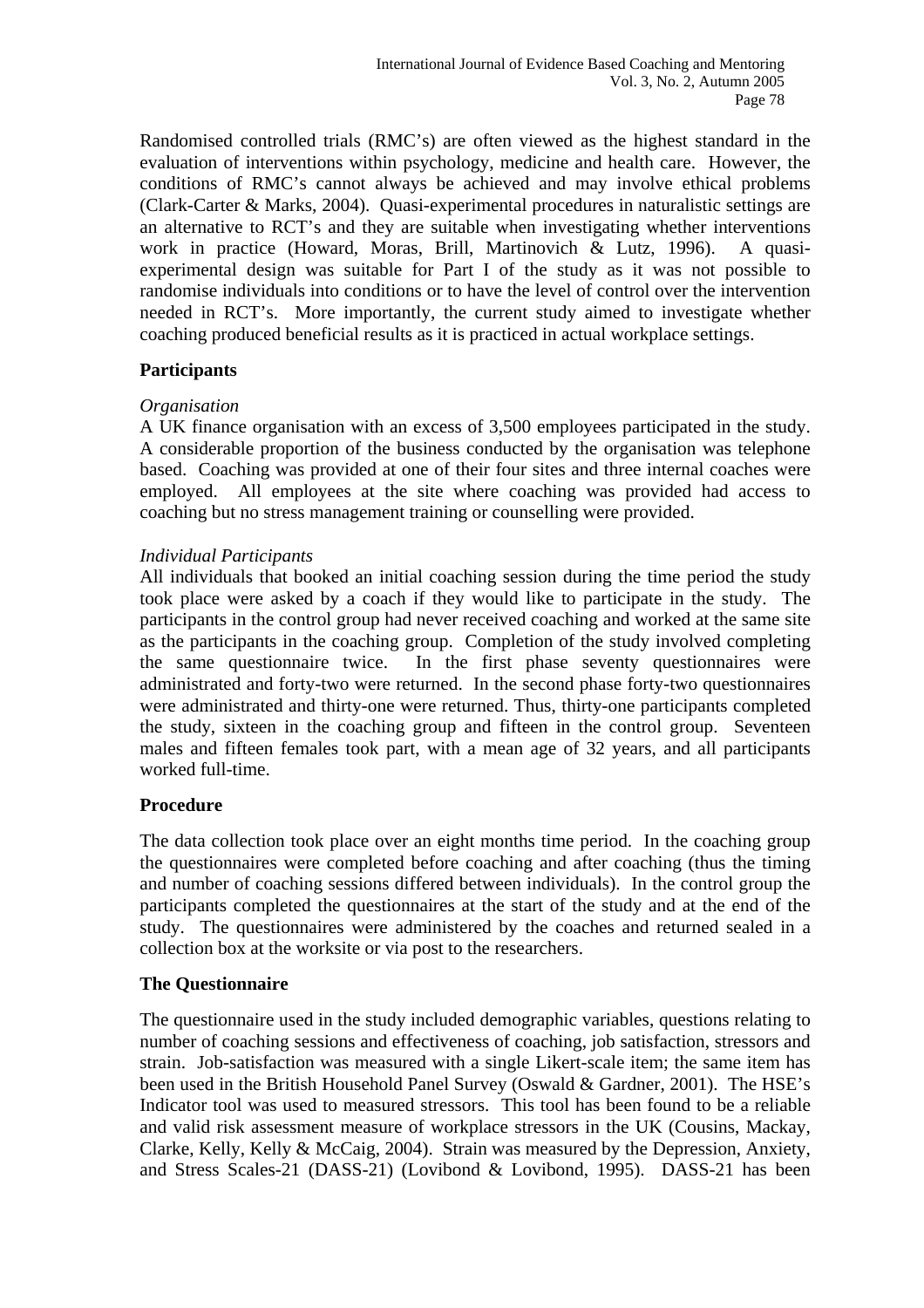found to be a valid and reliable measure of depression, anxiety and stress in a non-clinical sample of the UK population (Henry & Crawford, 2005).

## **Results**

The results presented include the data from all participants that completed Part I of the study ( $N = 31$ ).

# **DASS-21 - Levels of strain**

The pre-coaching data was investigated in order to investigate whether there were any differences, on the three dependent variables, between the coaching group and control group. Independent t-tests, with a Bonferroni adjusted alpha level of 0.017, did not find a significant difference between the two groups on depression (t =  $-0.297$ , df = 29, p = 0.769, two-tailed), anxiety (t = -0.190, df = 29, p = 0.850, two-tailed) or stress (t = -0.348,  $df = 29$ ,  $p = 0.730$ , two-tailed). These results were useful as it has been suggested that it is possible to draw conclusions regarding treatments, in the non-equivalent control group design, if the groups' baseline scores are similar (Schaughnessy, Zechmeister & Zechmeister, 2000).

The hypothesis predicted that the coaching group would experience lower levels of stain (depression, anxiety and stress) after coaching compared to the control group, thus that there would be a significant interaction between time and group. Graphs have been included to represent the changes in levels (mean scores) of depression, anxiety, and stress between pre and post coaching in the coaching group and control group. The graphs representing the change in anxiety and stress levels (Figure 2 and 3) between pre and post coaching show some support for the hypothesis. These graphs highlight that the anxiety and stress levels have decreased more in the coaching group than in the control group. The graph representing the changes in levels of depression (Figure 1) does not support the hypothesis as the depression scores have decreased more in the control group compared to the coaching group.



**Figure 1: Depression Graph**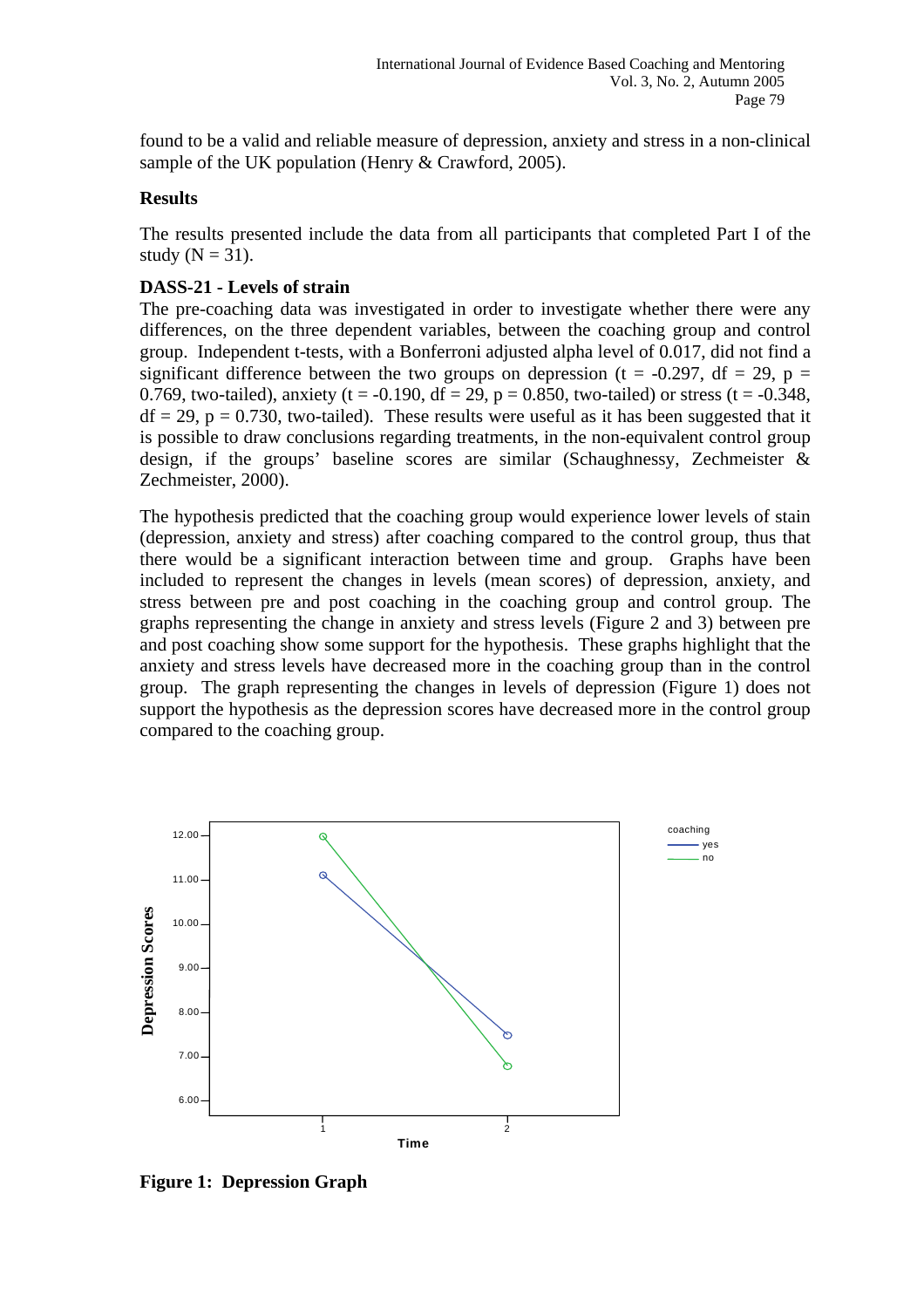

**Figure 2: Anxiety Graph** 



**Figure 3: Stress Graph**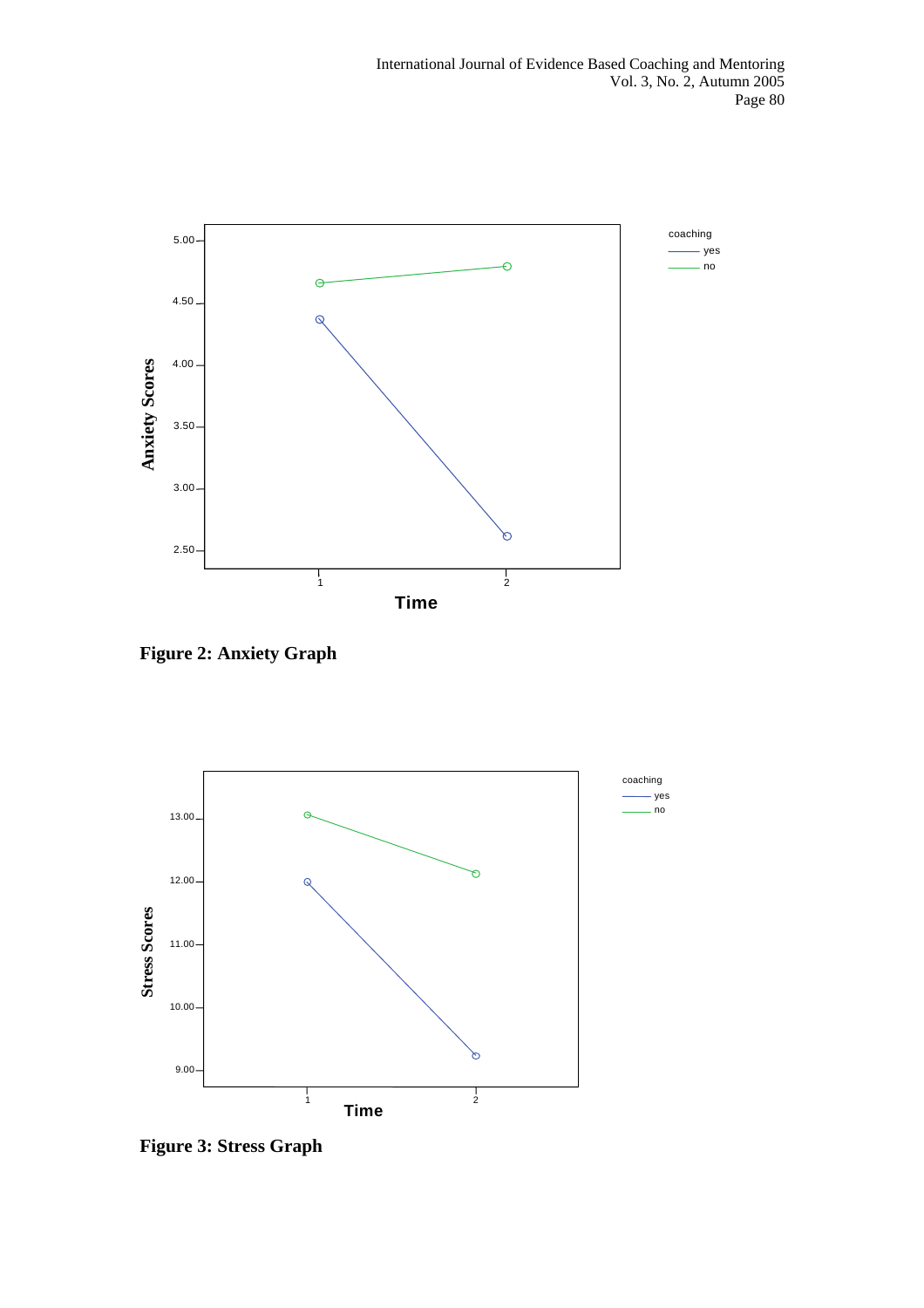The hypothesis stating that there would be a significant interaction between time and coaching (with the coaching group reporting lower levels of strain post coaching) was tested in three 2\*2 mixed ANOVAS. Using a Bonferroni adjusted alpha level of 0.017 no significant interaction was found between time and group on the dependent variable depression (F(1,29) = 0.267, p = 0.609); anxiety (F(1,29) = 1.357, p = 0.254); or stress (F(1,29)  $= 0.306$ ,  $p = 0.584$ ). *Therefore the experimental hypothesis was rejected and the null hypothesis accepted.*

Although the main effects for time and group reported in the ANOVAs are not directly relevant to the hypothesis they are interesting to present as they provide further information of the data. No significant main effects were found for group (coaching and control) on depression (F<sub>(1,29)</sub> = 0,001, p = 0.970), anxiety (F<sub>(1,29)</sub> = 0.807, p = 0.376), or stress ( $F(1,29) = 0.538$ ,  $p = 0.469$ ). In addition, no effects of time were found on anxiety  $(F(1,29) = 1.00, p = 0.326)$  or stress  $(F(1,29) = 1.258, p = 0.271)$ . A significant effect of time was found on depression ( $F(1,29) = 8.374$ ,  $p = 0.007$ ), thus depression levels decreased post coaching in the coaching and control group. As depression levels decreased in both groups it is not possible to conclude that the effect was derived from coaching.

# **DASS-21 clinical levels of strain**

The three DASS scales have got cut-off scores that indicate clinical levels of strain. The cut-off scores are: 10 for depression, 8 for anxiety and 15 for stress (Lovibond & Lovibond, 1995). Table 1 presents the percentage of participants, in the coaching group and control group that scored clinical levels of psychological strain, before and after coaching. The table highlights that percentages of clinical levels of depression, anxiety, and stress were reduced post coaching both in the coaching and control group.

|                       | % above normal   N |   | % above norma N |   | % above norma N |  |
|-----------------------|--------------------|---|-----------------|---|-----------------|--|
|                       | depression levels  |   | anxiety levels  |   | stress          |  |
|                       |                    |   |                 |   | levels          |  |
| <b>Coaching group</b> | 56%                | 9 | 31%             | 5 | 31%             |  |
| pre-coaching          |                    |   |                 |   |                 |  |
| <b>Coaching group</b> | 44%                | 7 | 19%             | 3 | 19%             |  |
| post-coaching         |                    |   |                 |   |                 |  |
| <b>Control group</b>  | 53%                | 8 | 40%             | 6 | 47%             |  |
| pre-coaching          |                    |   |                 |   |                 |  |
| <b>Control group</b>  | 33%                | 5 | 27%             | 4 | 27%             |  |
| post-coaching         |                    |   |                 |   |                 |  |

# **Table 1: Percentage of clinical levels of psychological strain as identified by DASS-21**

# **Coaching data**

The coaching data only refers to participants in the coaching group  $(N = 16)$ . The total number of coaching sessions attended differed between individuals with an average of 3.8, a minimum of 1, and maximum of 10 sessions (data missing from one participant).

The Likert-scale question relating to coaching effectiveness ranged from 1 (not at all effective) to 7 (very effective). High levels of coaching effectives were reported in the current study with a mean of 6.4 (SD 0.51), and a minimum of 6 and maximum of 7 (data missing from two participants).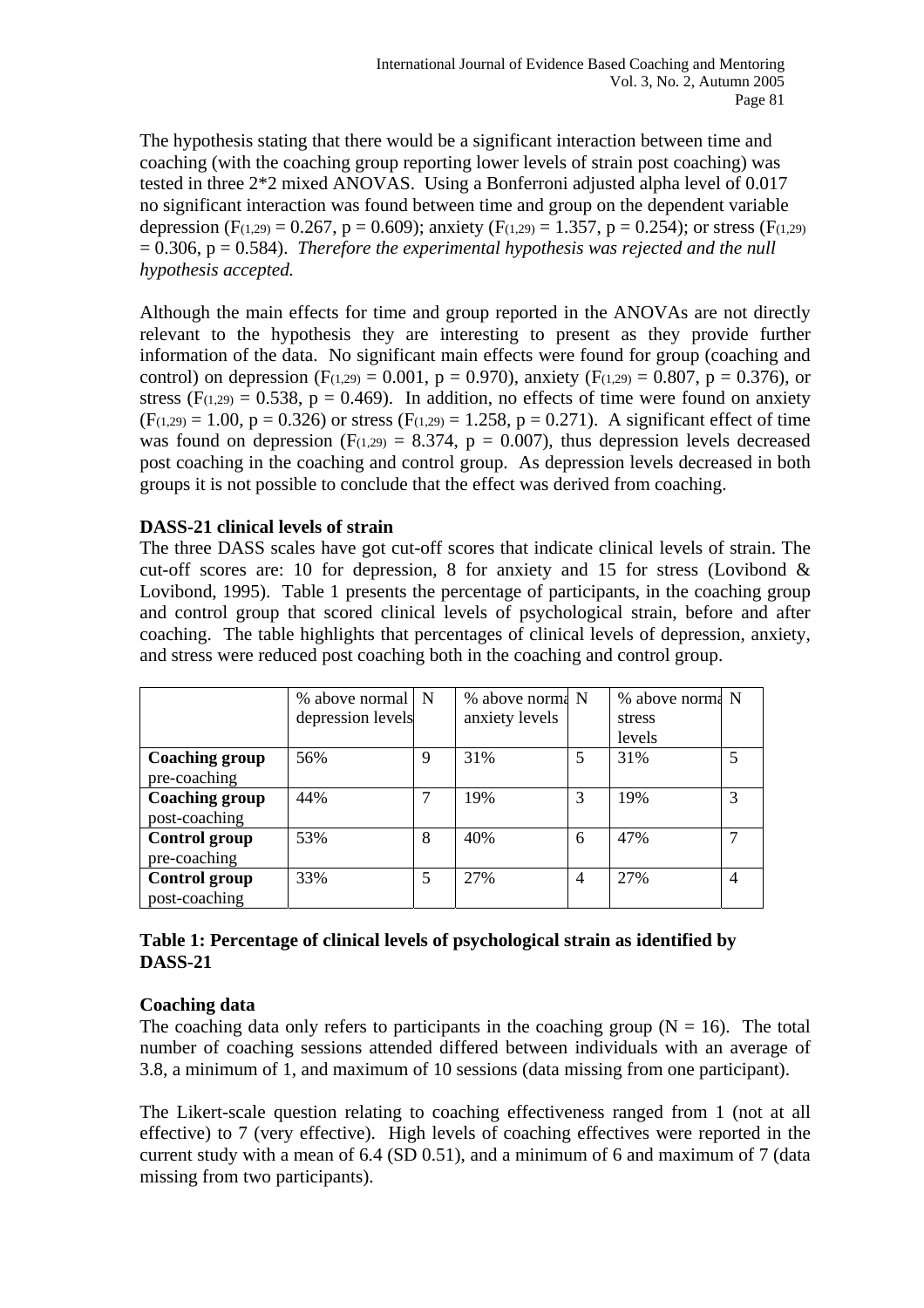#### **Discussion**

#### **Summary of findings and previous literature**

The graphs, representing the changes in DASS-21 scores, highlighted that reported levels of anxiety and stress decreased more in the coaching group compared to the control group, and were lower in the coaching group compared to the control group postcoaching. Levels of depression decreased in both groups, but to a greater extent in the control group. The statistical tests did not find a significant interaction between time and group, thus, levels of depression, anxiety, and stress did not decrease significantly more in the coaching group compared to the control group.

In the coaching group the percentages of clinical cases, according to DASS-21, were lower after coaching compared to before coaching. However, it is important to recognise that this tendency was also apparent in the control group where the percentages of clinical cases were lower after coaching. Therefore, it is not possible to conclude that this effect was related to coaching. Finally, the participants in the study reported high levels of coaching effectiveness.

As stated in the introduction there is only a limited amount of research on coaching and stress. Nonetheless, the results from Part I of the current study were similar to the findings in CompassPoint Nonprofit Services (2003) study, where stress levels were not significantly reduced after coaching. However, the participants reported that coaching reduced stress in the qualitative part of the study. Grant (2001) found that that behavioural and cognitive behavioural coaching did not have a significant impact on mental health. Nevertheless, cognitive coaching reduced levels of depression and anxiety, and all three coaching approaches reduced test anxiety. The findings from Part I of the current study were different to the findings in Wales' (2003) qualitative study of Executive Directors. Wales (2003) found that coaching helped to reduce the participants' stress. Similarly, Grant's (2003) study found that levels of anxiety, depression, and stress were reduced by life coaching.

#### **Limitations of the study**

A risk with not using randomisation is that the groups may differ in ways that could influence the results (Beehr & O'Hara, 1987). Moreover, in quasiexperimental/naturalistic studies it is important to recognise that the less control exercised over variables the greater number of variables can account for the results (Howard, Moras, Brill, Martinovich & Lutz, 1996). In the current study the researcher did not have any control over group assignment, characteristics of coaching clients, types of coaching, duration of coaching. Thus, these factors may have had an influence on the results. Howard et al (1996) propose that findings from such studies need to be replicated in order for the competing hypotheses to be tested, and replication is suggested for the current study.

Because randomisation was not used the selection of an appropriate control group was a problem in the current study. Employees who had never received coaching were selected for the control group as it could be suggested that all employees in the organisation were potential wait-list controls (they could self-refer at any time). It is important to note that the coaching group and control group reported similar levels of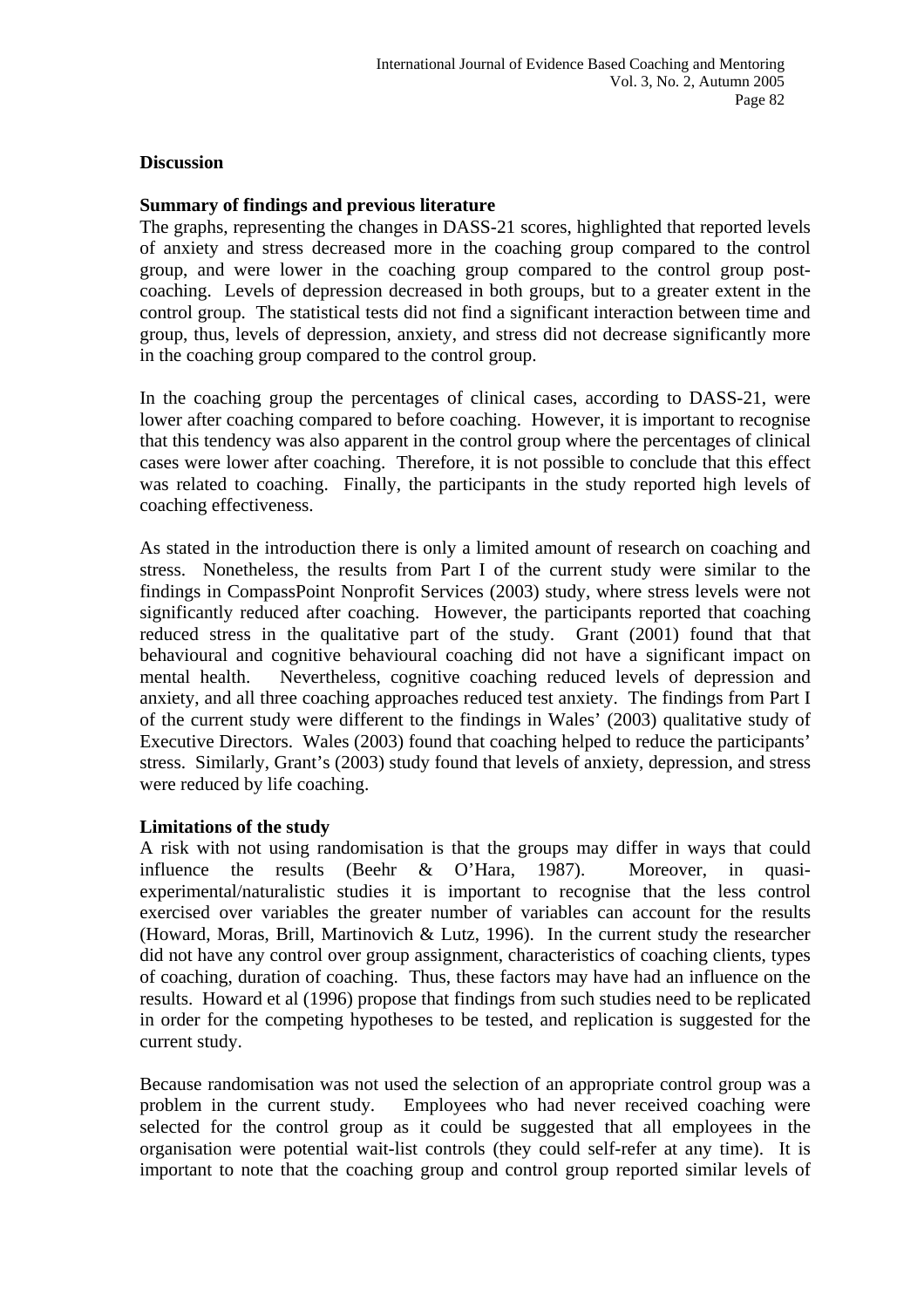depression, anxiety, and stress at the baseline test. Previous research on workplace counselling has also used employees not seeking help as control groups (Cooper & Sadri, 1991). There may have been effects of diffusion the current study. Diffusion refers to the tendency for the effects of a psychosocial intervention to influence not only the employees receiving the intervention, but also employees working closely with the intervention group (HSE, 1998). A final noteworthy point is that many studies investigating stress have small sample sizes (Beehr & O'Hara, 1987) and the current study was no exception with only thirty-one participants.

# **Implications**

Although the descriptive statistics showed some support for the hypothesis that coaching reduces stress the statistical tests did not find any support for the hypothesis. As stated by CompassPoint Nonprofit Services (2003) stress is a complex phenomenon and many factors, other than coaching, can influence individuals' levels of stress. Factors that may have influenced stress levels in the current study include organisational, family, economical, health and relationship issues. It is possible that coaching was not sufficient to significantly reduce stress levels in the current study. Primary interventions aiming to tackle the causes of stress may be more effective in reducing stress. Cooper and Cartwright (1997) suggest that stress management interventions are unlikely to be effective unless environmental stressors are prevented or reduced. The current study did, however, find that the participants perceived coaching to be highly effective. Thus, it is possible that the coaching was effective at tackling the specific issues targeted in coaching while failing to significantly affect stress levels. Consequently, coaching can still be effective in dealing with issues in the workplace. Finally, it is important to highlight that the study suffered from a number of limitations that may have influenced the results, and the findings from the present study need to be replicated in order for firm conclusions to be drawn regarding coaching and stress.

#### **Future research**

Future studies should employ larger samples sizes as this would increase the power of the statistical analyses. Both naturalistic studies, investigating the effectiveness of coaching as it is practiced in the workplace, and randomised controlled trials, are needed in order to determine the effectiveness of coaching in general and in reducing stress in specific. It would also be valuable to investigate the effectiveness of specific coaching approaches in reducing workplace stress. Grant (2003) found that cognitive-behavioural and solutionfocused life-coaching improved mental health. Moreover, it would be valuable to investigate the effectiveness of coaching in a group of clients that were seeking coaching because of problems with workplace stress. In addition, the introduction highlighted that the findings from qualitative and quantitative research approaches appear to be inconsistent regarding the effects of coaching on stress. Further qualitative research focusing specifically on stress and coaching would be useful in exploring individuals' experiences of coaching and stress. Indeed, Part III of the current study uses a phenomenological interpretative approach to investigate coaching and stress, and these findings will hopefully be published within the next twelve months.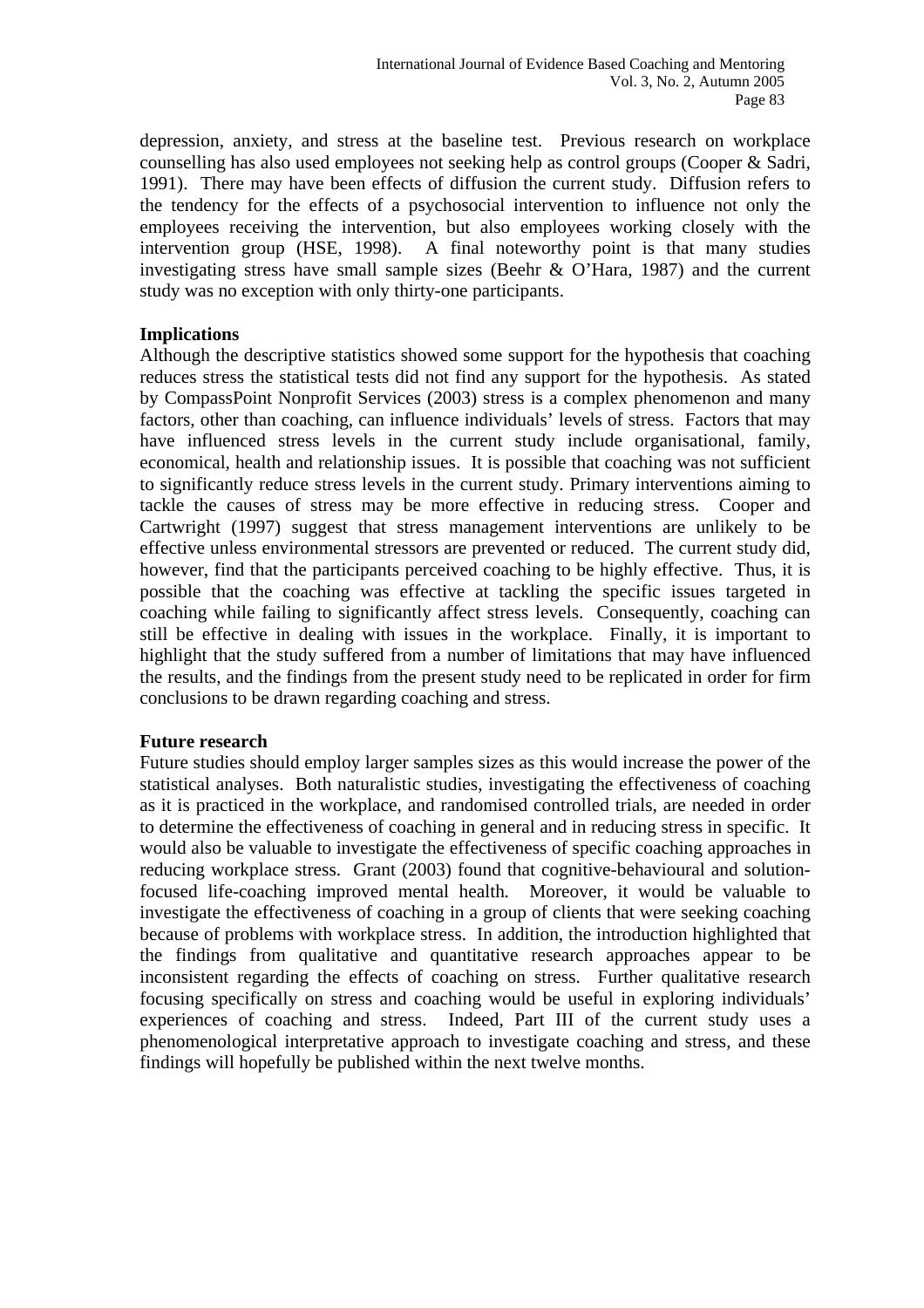# **References**

**Ascentia** (2005). Case studies. *International Journal of Evidence Based Coaching and Mentoring,* 3, no 1.

**Baker, C., Pistrang. N & Elliot, R.** (2002). *Research methods in clinical psychology: An introduction to students and practitioners (2<sup>nd</sup> ed.).* Chichester: John Wiley and Sons.

**Beehr, T.A. & O'Hara, K.** (1987). Methodological designs for the evaluation of occupational stress interventions. In S.V. Kasl & C.L. Cooper (Eds.), *Research methods in stress and health psychology* (pp.79- 112). Chichester: Wiley.

**Brace, N., Kemp, R. & Snelgar, R.** (2003). *SPSS for Psychologists: A guide to data analysing using SPSS for Windows.* Hampshire, UK: Palgrave Macmillan.

**Briner, R. B.** (1997). Improving stress assessment: Toward an evidence-based approach to organizational stress interventions. *Journal of Psychosomatic Research*, 43, 61-71. **British Psychological Society** (BPS) (2005). *Code of conduct, ethical principles and guidelines*. Leicester: BPS.

**Carroll, M.** (1996). *Workplace Counselling*. Surrey: Sage.

**Clark-Carter, D. & Marks, D.F.** (2004). Intervention studies: design and analysis. In **D.F. Marks & Yardley, L** (Eds.), *Research methods for clinical and health psychology* (pp. 145-165). London: Sage.

**CompassPoint Nonprofit Services** (2003). Executive coaching project: Evaluation of Findings. Retrieved 28 January, 2005, from *<http://www.compasspoint.org/>*

**Cooper, C.L & Cartwright, S.** (1997). An intervention strategy for workplace stress. *Journal of Psychosomatic Research*, 43, 7-16.

**Cooper, C.L., Dewe, P.J. & O'Driscoll, M.P.** (2001). *Organizational stress: A review and critique of theory, research and applications.* USA: Sage Publications.

**Cooper, C.L. & Sadri, G.** (1991). The impact of stress counselling at work. *Handbook of job stress [special issue], Journal of social Behaviour and Personality*, 6, 411-423.

**Cousins, R., Makay, C.J., Clarke, S.D., Kelly, C., Kelly, P.J. & McCaig, R.H.** (2004). Management standards and work–related stress in the UK: Practical development.

*Work & Stress*, 18, 113-136.

**Grant, A.M.** (2001). *Coaching for enhanced performance: Comparing cognitive and behavioural approaches to coaching*. Paper presented at the 3<sup>rd</sup> International Spearman Seminar: Extending Intelligence: Enhancement and new constructs, Sydney.

**Grant, A.M.** (2003). The impact of life coaching on goal attainment, metacognition and mental health. *Social Behaviour and Personality*, 31, 253-264.

**Grant, A.M. & Palmer, S.** (2002). Coaching psychology. Meeting held at the annual conference of the Division of Counselling Psychology, British Psychological Society, Torquay,  $18<sup>th</sup>$  May.

**Gyllensten, K. & Palmer, S.** (in press) Can coaching reduce workplace stress? The Coaching Psychologist.

**Gyllensten, K., Palmer, S. & Farrants, J.** (2005). Perception of stress & stress interventions in finance organisations: Overcoming resistance towards counselling. *Counselling Psychology Quarterly*, 18, 19-29.

**Health and Safety Executive** (1998). *Organizational interventions to reduce work stress: Are they effective? A Review of the literature.* Suffolk: HSE Books.

**Health and Safety Executive (HSE)** (2001). *Tackling work-related stress: A manger's guide to improving and maintaining employee health and well-being.* Suffolk: HSE.

**Health and Safety Executive (HSE)** (2003). Beacons of excellence in stress prevention. Suffolk: HSE.